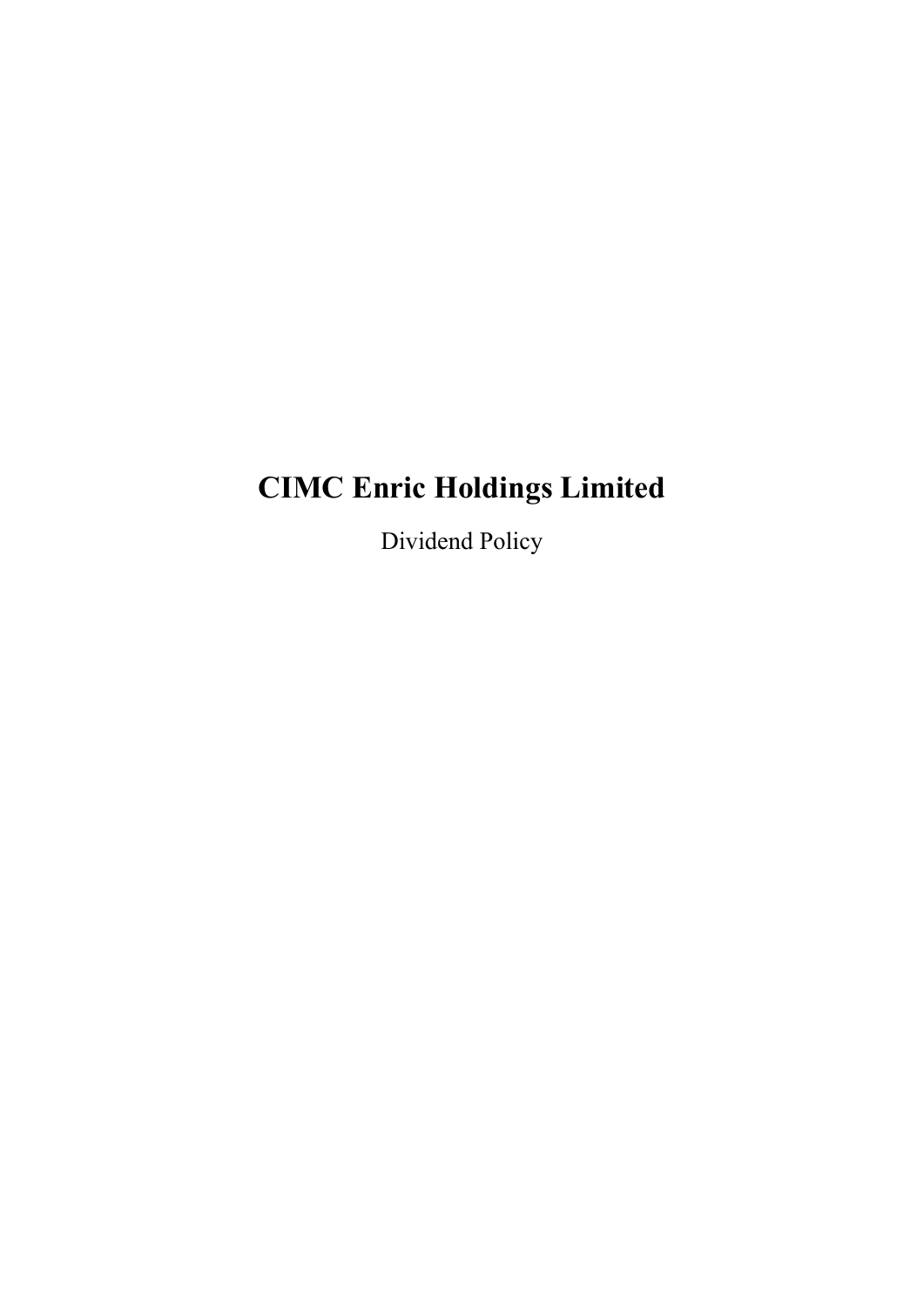#### **1. Purpose**

This policy sets out the guidelines for the board of directors (the "Board") of the Company to determine (i) whether dividends are to be declared and paid; and (ii) the level of dividend to be paid to the shareholders of the Company.

#### **2. General**

It is the policy of the Company to allow its shareholders to participate in the Company's profits whilst to retain adequate reserves for future growth. Normally, the Company pays dividend once a year, which is final dividend. The Board may declare special dividends in addition to such dividend as it considers appropriate.

- 3. Factors for Consideration
- 3.1In determining/ recommending the frequency, amount and form of any dividend in any financial year/period, the Board shall consider the following factors:
	- (1) the actual and expected financial performance of the Company and its subsidiaries (the "Group");
	- (2) economic conditions and other internal or external factors that may have an impact on the business or financial performance and position of the Group;
	- (3) the Group's business strategies and operations, including future cash commitments and investment needs to sustain the long-term growth aspect of the business;
	- (4) the current and future liquidity position and capital requirements of the Group; and
	- (5) any other factors the Board deems appropriate.